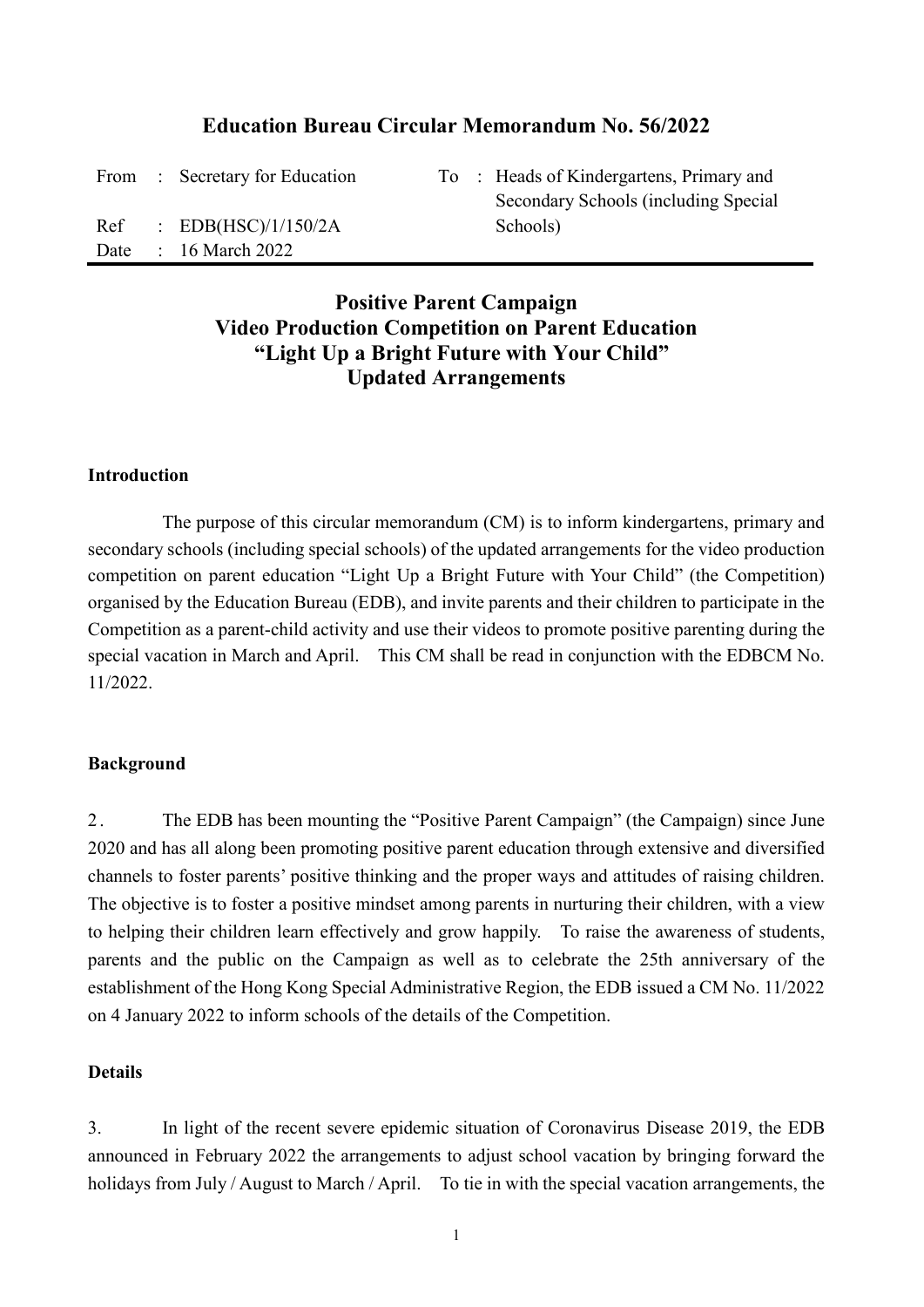EDB has decided to extend the application period for the Competition and amend the rules for participation. The deadline of the video submission will be extended from 11 April 2022 to **31 August 2022 (Wednesday)**, and participants of the Primary and Secondary Groups, who originally have to enter the Competition on a group basis, can choose to enter the Competition either **on individual or group basis** (with no more than 5 participants). The service provider will contact the schools that have submitted their applications to confirm if the students will enter the Competition on individual or group basis.

4. Meanwhile, the announcements of the competition results as well as the Prize Presentation Ceremony cum Exhibition of Winning Entries will be postponed to **November 2022**. Except for the abovementioned amendments, all other rules for participation of the Competition remain unchanged. For details of the Competition and the amended rules for participation, please refer to the **Annex** (amended parts are italicised and underlined). All participants can also visit the activity website (https://www.parent.edu.hk/en/article/video competition) for the updated details of the Competition and apply for the Competition via the website. Schools are invited to inform your students, teachers and parents about the updated arrangements of the Competition.

5. We hope schools to encourage parents and their children to make good use of the special vacation to actively participate in this meaningful competition, and use videos to express how to establish a good parent-child relationship. Parents and their children can also take this opportunity to share quality time together. In addition, we encourage schools and parents to visit the all-inone parent education website "Smart Parent Net" (https://www.parent.edu.hk/en). The website contains a variety of information including videos and articles from experts, such as tips on fighting against the virus with children at home, doing physical activities at home and parent-child communication skills, so that parents and their children can make good use of the special vacation and enjoy the moments together.

### **Enquiries**

6 . For enquiries, please contact the Home-school Cooperation Section at 3698 4376.

Dr Verena LAU for Secretary for Education

c.c. Heads of Sections – for information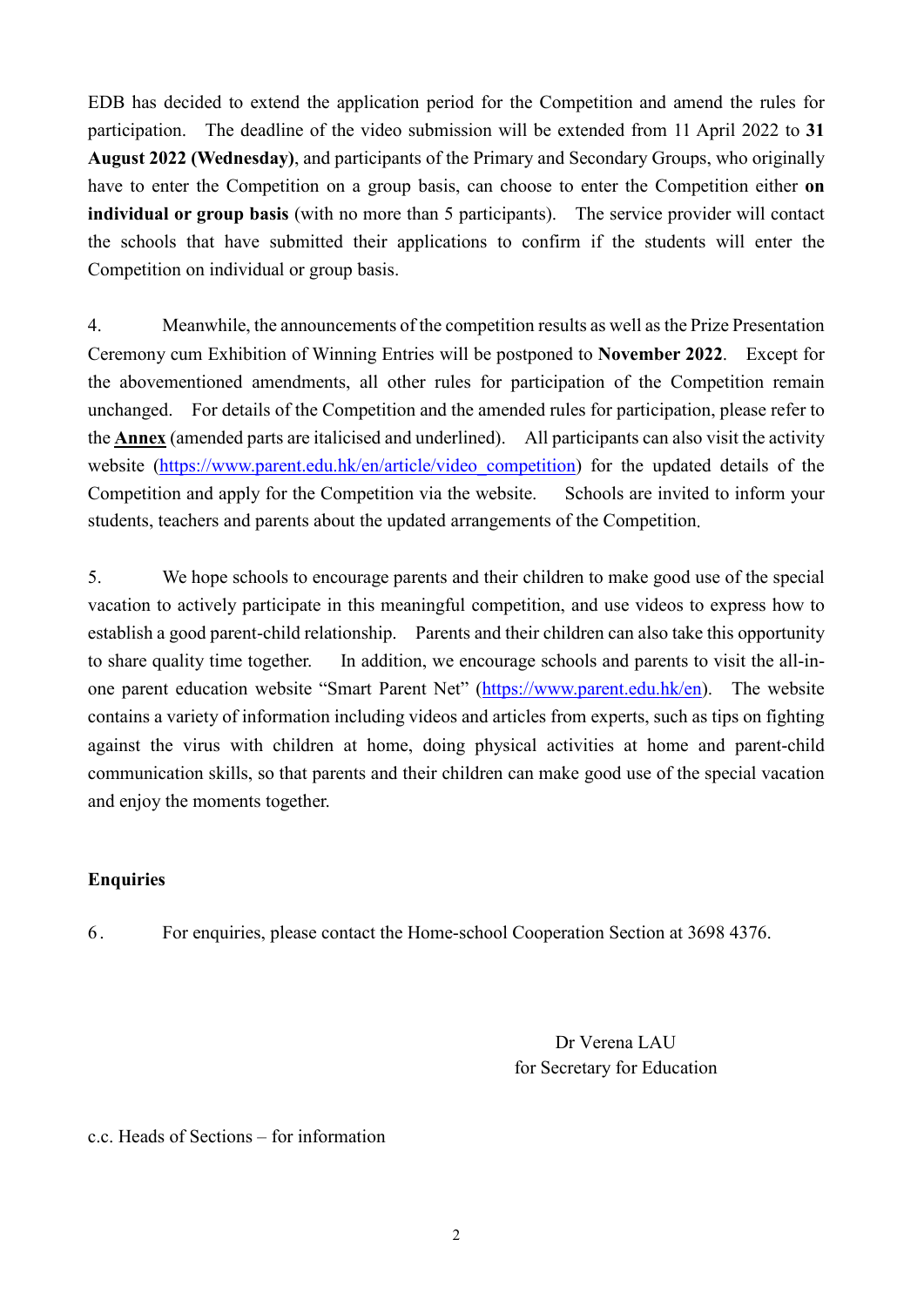# **Positive Parent Campaign Video Production Competition on Parent Education "Light Up a Bright Future with Your Child"**

*(Updated version – amended parts are italicised and underlined)*

### **1. Objectives of "Positive Parent Campaign"**

 The Campaign aims to promote the proper ways and attitudes of raising children, encourage parents to adopt positive parenting approach to nurture their children, enhance a positive mindset among parents, and gradually change the present culture of excessive competition among some of the parents, with a view to helping their children learn effectively and grow happily and building a bright future together.

### **2. Theme of Entries**

• The theme of the entries of the Competition should focus on positive parenting and encouraging parents to establish a good parent-child relationship, develop a positive life with children and light up a bright future together.

### **3. Categories**

 The Competition is divided into four groups: Primary Group, Secondary Group, Parentchild Group and Open Group.

### **4. Eligibilities**

- Primary and Secondary Groups: participants should be studying in primary schools or secondary schools in the 2021/22 school year. Students aged under 18 shall only enter the Competition with the consent of their parents / guardians.
- Parent-child Group: parent(s) with a child studying in kindergarten, primary school or secondary school in the 2021/22 school year can enter the Competition together with their child.
- Open Group: participants must be Hong Kong residents aged 18 or above.

## **5. Application Procedures**

- Schools (Primary and Secondary Groups) / Participants (Parent-child and Open Groups) can apply for the Competition via the activity website (https://www.parent.edu.hk/en/article/video\_competition). After submitting the information for application, a confirmation e-mail with the reference number and the hyperlink for submission of entry will be sent to the e-mail address provided. Entries of Primary and Secondary Groups must be submitted and registered by their schools.
- Each reference number can only be used for submitting one entry. If a school has more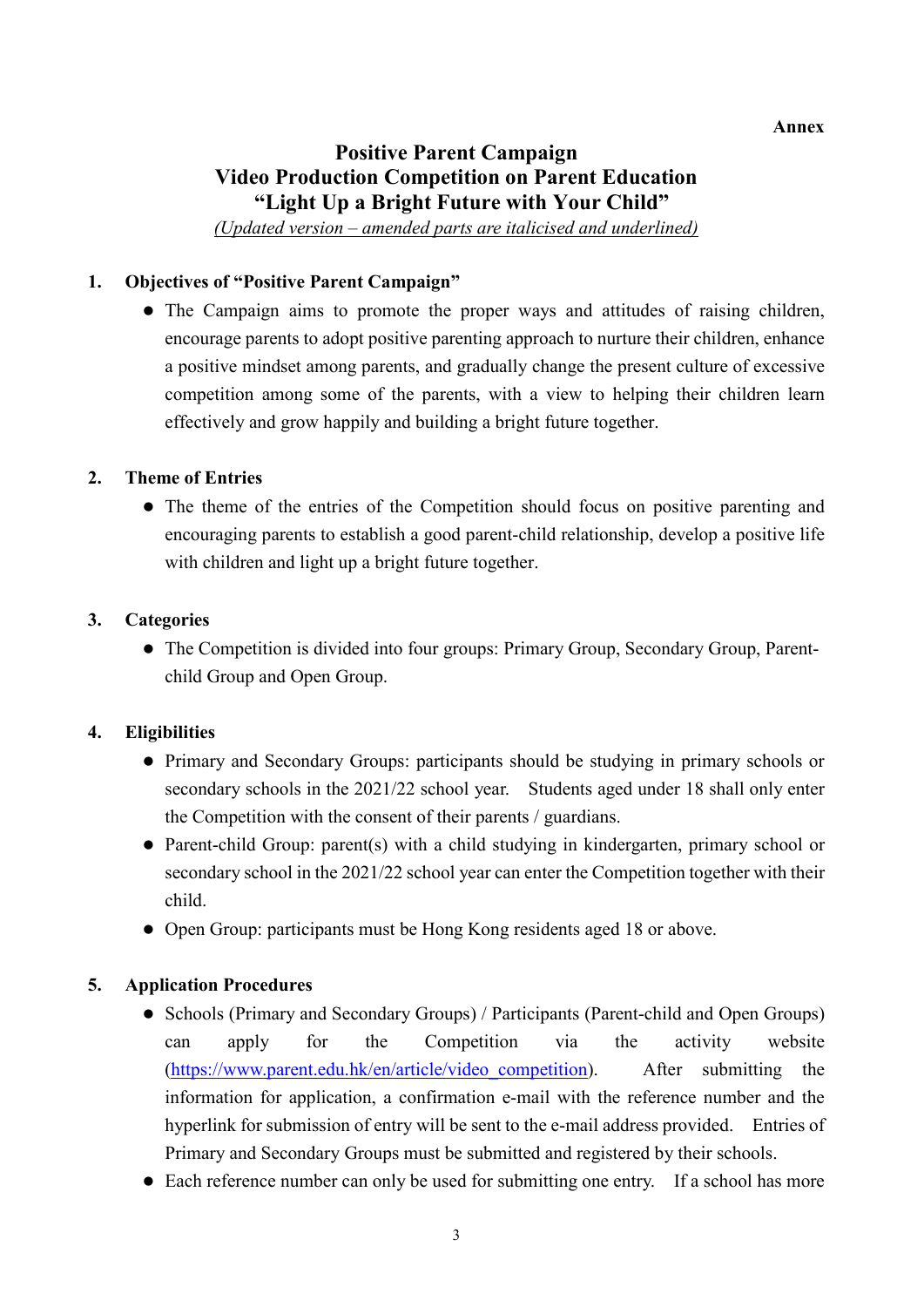than *one participant or* one participating team, the school concerned has to submit the application details and the entry of *each participant or* each team separately.

- An entry cannot be modified or returned once submitted.
- A confirmation e-mail will be sent to schools / participants once their entries are successfully submitted.
- Schools / participants must read through the terms and conditions for the Competition before submission of the entries.

## **6. Rules for Participation**

- The video must be shot and produced during the period of the Competition (**18 January 2022 to** *31 August* **2022**). The relevant anti-epidemic regulations and measures shall be observed during shooting.
- Those who participate in the creation, shooting and production of the video must be participants of the Competition. However, there is no such restriction on the cast.
- The idea and contents of the entries must conform to the theme of the Competition.
- Participants of the Parent-child Group must enter the Competition on a group basis (with no more than 5 participants). Participants of the *Primary Group, Secondary Group and*  Open Group can enter the Competition either on an individual or a group basis (with no more than 5 participants).
- Each participant / group can only submit one entry; failing which, the participant will be disqualified.
- Participating schools and participants must fill in the entry form and upload their entries latest on *31 August 2022 (Wednesday)* **(23:59 HKT)**. Entries sent by post or submitted in person will not be accepted.
- Participating schools and participants must ensure that their entries do not contain any material that is obscene, violent, pornographic, defamatory, indecent, disparaging or content that is controversial and inappropriate, and will not breach the laws of the HKSAR; failing which, the participant will be disqualified.
- The EDB reserves the right to use, modify, duplicate and disseminate the contents of the work to any media channels without seeking prior consent from the schools and participants.
- The EDB reserves the right to amend the terms and conditions, contents and arrangement of the Competition without prior notification.

# **7. Formats and Requirements of Entries**

- The length of a video for Primary Group must be within 2 minutes, and for Secondary Group, Parent-child Group and Open Group, it must be within 3 minutes.
- The video submitted must be in MP4 format with the resolution of at least 1920×1080 pixels and an aspect ratio of 4:3 or 16:9 horizontally. The file size must be no more than 8GB.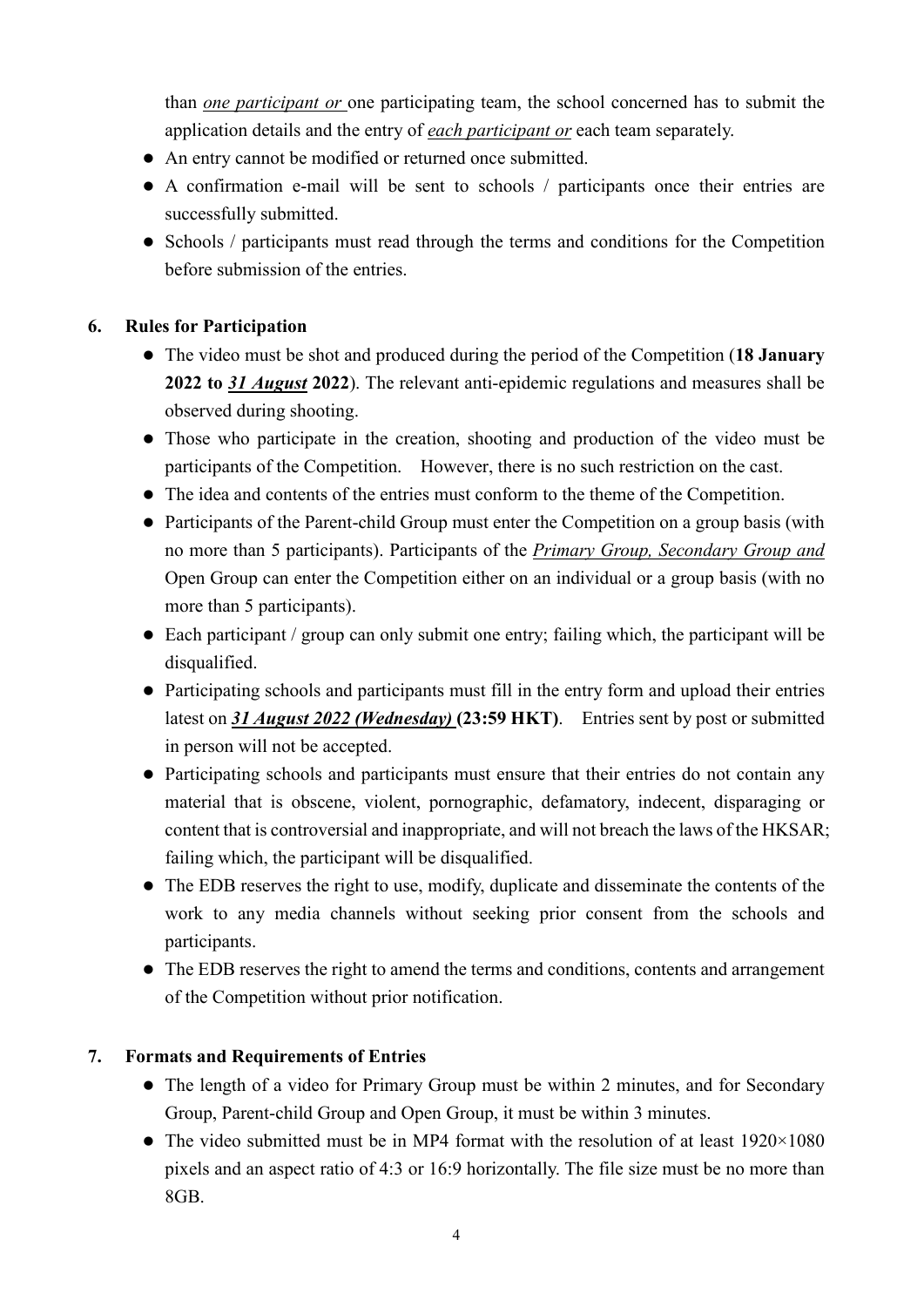- The video style can be in acting, animation or computer-generated imagery, etc. Drama and documentary are also acceptable. There is no limitation on filming equipment.
- Participants can use Cantonese, Putonghua or English for shooting.
- A title in either Chinese or English must be included at the beginning of the video clip. A brief description of no more than 150 words in either Chinese or English should be submitted alongside.
- The winning entries should submit 5 film stills in digital form for exhibition purpose.

### **8. Awards and Prizes**

 Each category will present a Champion, a First Runner-up, a Second Runner-up, 5 Merit Prizes and a Most Liked Award. Winners / winning teams will be awarded with the following prizes:

| Award                     | <b>Prize</b>                                           |
|---------------------------|--------------------------------------------------------|
| Champion                  | Certificate of commendation $+$ HK\$5,000 gift voucher |
| First Runner-up           | Certificate of commendation $+HK\$3,500$ gift voucher  |
| Second Runner-up          | Certificate of commendation $+HK$2,000$ gift voucher   |
| Merit Prize (five awards) | Certificate of commendation $+HK$1,000$ gift voucher   |
| Most Liked Award          | Certificate of commendation $+$ HK\$1,000 gift voucher |

 **The Most Active Participating School Award** will be presented to Primary Group and Secondary Group. The winning school will be awarded with the following prizes:

| Award                                  | Prize                             |
|----------------------------------------|-----------------------------------|
| Most Active Participating School Award | A trophy + HK\$5,000 gift voucher |
| (one award each for Primary Group and  |                                   |
| Secondary Group)                       |                                   |

Remarks: The Champions of the Primary and Secondary Groups as well as the winners of the Most Active Participating School Award will be arranged for shooting and interview by the service provider.

- The school which has submitted the highest number of valid entries in primary group and secondary group respectively will be awarded with the Most Active Participating School Award.
- The Most Liked Award will be presented to the entry of each group having the highest number of "Likes" in public voting.
- The winning entries may be used for promotional activities under the Campaign.
- All eligible participants would receive a souvenir.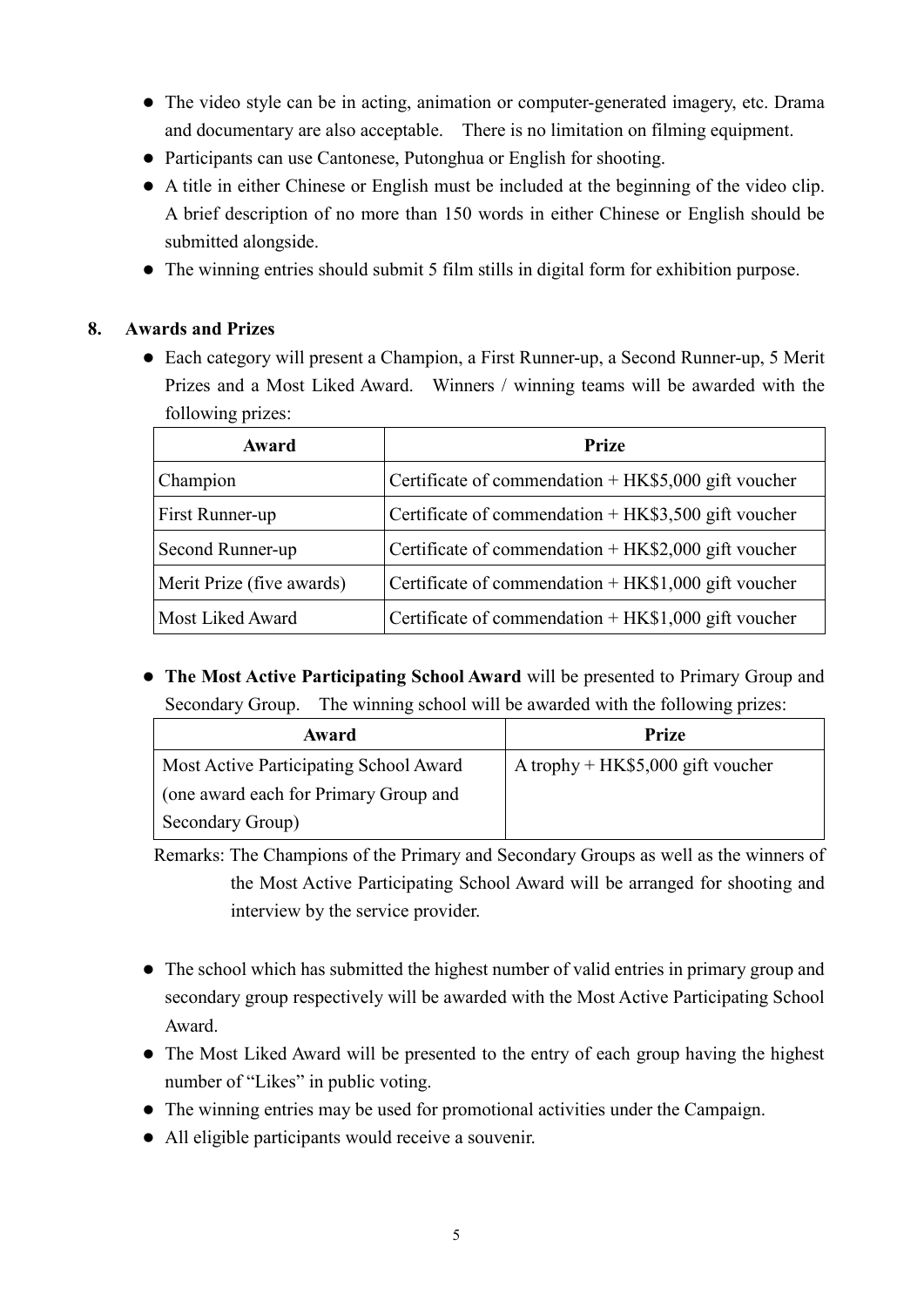### **9. Important Dates**

| <b>Schedule</b>                                | <b>Dates</b>                             |
|------------------------------------------------|------------------------------------------|
| Application for the Workshop (Completed*)      | 10 January 2022 (4 p.m.)                 |
| Application period for the Competition         | 18 January 2022 to 31 <i>August</i> 2022 |
|                                                | (11:59 p.m.)                             |
| Public Voting for the Most Liked Award         | $10 - 19$ October 2022                   |
| <b>Announcement of Results</b>                 | 4 November 2022                          |
| Prize Presentation Ceremony cum Exhibitions of | November 2022**                          |
| <b>Winning Entries</b>                         |                                          |

*\* The workshops were held in February and March 2022. Those who are interested in participating in the Competition may visit the activity website to review the video highlights (Chinese version only).* 

*\*\* Winners of the Competition will be notified of the detailed information upon announcement of results.*

## **10. Judging Criteria**

Judging criteria and weighting of the video are as below:

| <b>Judging Criteria</b>                                                                                       | Weighting |
|---------------------------------------------------------------------------------------------------------------|-----------|
| Theme and content (relevant to the theme and content, messages are<br>accurately delivered and highlighted)   | 40%       |
| Infectious power (influence on the public and can attract the attention of<br>different groups of the public) | 30%       |
| Creativity (creative concept, innovation, originality and new way of<br>expression)                           | 20%       |
| Aesthetic and production techniques (shooting techniques, sound and visual)<br>effects)                       | 10%       |

Remarks: The decisions of the panel of adjudicators shall be final.

### **11. Intellectual Property**

- All entries should be original and have not been shown in any occasion or submitted in any other similar type of activities.
- Participants are required to ensure that the content of the entries does not infringe any copyright and publication right. Please visit the following website for details related to intellectual property: https://www.ipd.gov.hk/eng/pub\_press/publications/IP\_e.pdf.
- Any entries that have infringed any intellectual property will not be accepted. The EDB takes no liability whatsoever for infringement.
- Regardless of the results of the competition, the EDB retains the right to replicate, use, modify, display and publish any entries in any forms without geographical, frequency and